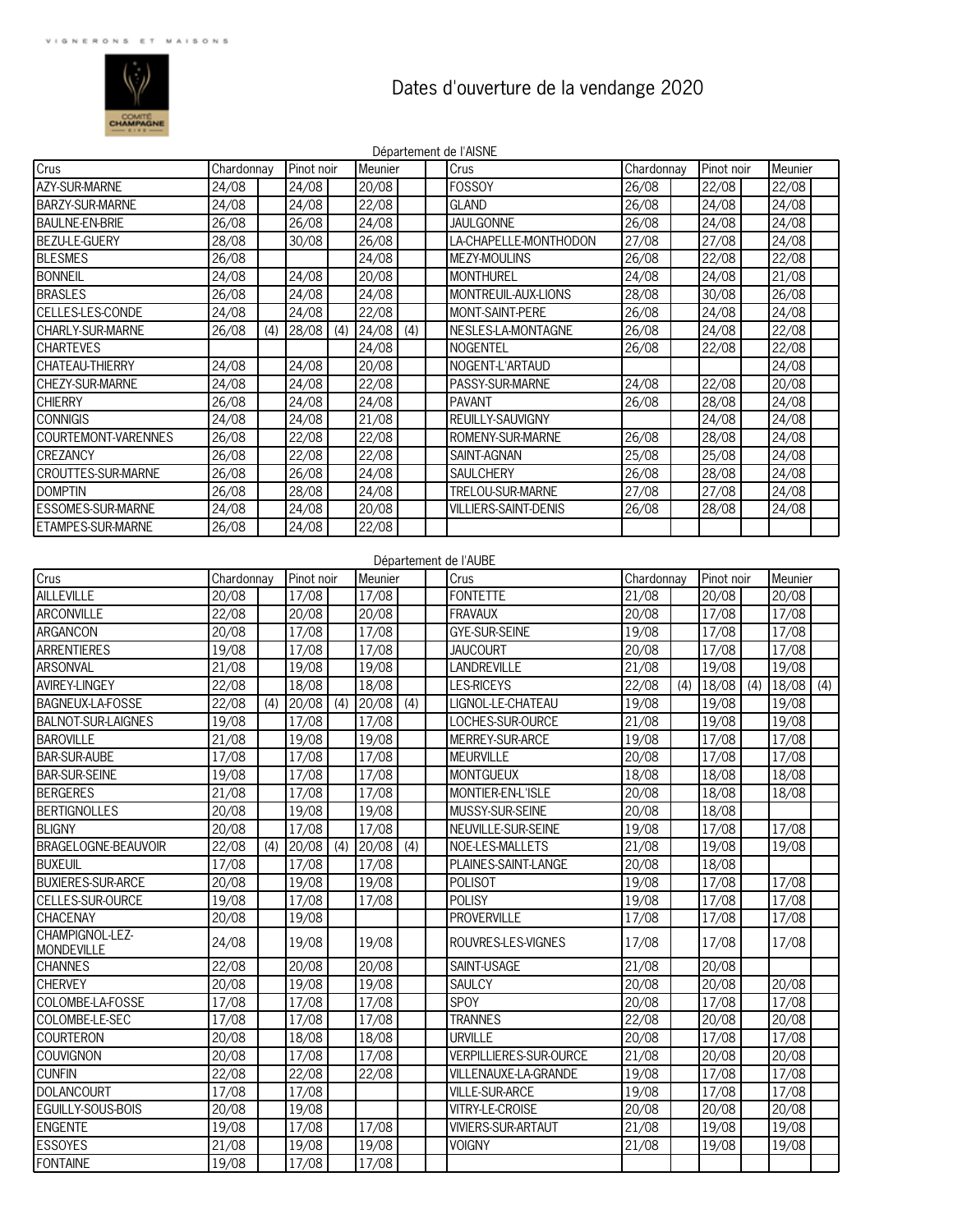| Département de la HAUTE-MARNE |  |  |  |  |
|-------------------------------|--|--|--|--|
|-------------------------------|--|--|--|--|

| Crus                                                             | $\sim$<br>Chardonnay | r.<br>. Pinot noir | . .<br>Meunier) |  | Crus                                    | , Chardonnav    | . noir<br>Pinot | <b>I</b> Meunier     |  |
|------------------------------------------------------------------|----------------------|--------------------|-----------------|--|-----------------------------------------|-----------------|-----------------|----------------------|--|
| <b>ISES</b><br>I OMBF<br>$\sim$<br>$  -$<br>ыı<br>.<br>v-7-<br>w | 0/08<br>$\sim$       | 18/08              | 18/08           |  | <b>BUCHE</b><br>IRIZAUCOUR <sup>7</sup> | 20/08<br>$\sim$ | 8/08<br>1 U/    | 18/08<br>″⁄ة⊥<br>ט י |  |

|                                       |                |     |                |     |                 |     | Département de la MARNE             |                |     |            |     |         |     |
|---------------------------------------|----------------|-----|----------------|-----|-----------------|-----|-------------------------------------|----------------|-----|------------|-----|---------|-----|
| Crus                                  | Chardonnay     |     | Pinot noir     |     | Meunier         |     | Crus                                | Chardonnay     |     | Pinot noir |     | Meunier |     |
| <b>ALLEMANT</b>                       | 24/08          |     | 22/08          |     | 22/08           |     | LOISY-SUR-MARNE                     | 25/08          |     |            |     |         |     |
| <b>AMBONNAY</b>                       | 22/08          |     | 20/08          |     | 20/08           |     | LOUVOIS                             | 23/08          |     | 21/08      |     | 21/08   |     |
| ARCIS-LE-PONSART                      | 24/08          |     | 24/08          |     | 24/08           |     | LUDES                               | 24/08          |     | 19/08      |     | 19/08   |     |
| <b>AUBILLY</b>                        |                |     | 26/08          |     | 24/08           |     | MAILLY-CHAMPAGNE                    | 27/08          |     | 24/08      |     | 24/08   |     |
| AVENAY-VAL-D'OR                       | 24/08          |     | 20/08          |     | 20/08           |     | <b>MANCY</b>                        | 29/08          |     | 25/08      |     | 23/08   |     |
| AVIZE                                 | 25/08          | (4) | 25/08          | (4) | 25/08           | (4) | <b>MARDEUIL</b>                     | 26/08          |     | 25/08      |     | 21/08   |     |
| AY                                    | 20/08          |     | 20/08          |     | 20/08           |     | MAREUIL-LE-PORT                     | 28/08          | (2) | 24/08      | (2) | 24/08   | (2) |
| <b>BARBONNE-FAYEL</b>                 | 22/08          |     | 20/08          |     | 20/08           |     | MAREUIL-SUR-AY                      | 24/08          |     | 20/08      |     | 20/08   |     |
| BASLIEUX-SOUS-CHATILLON               | 26/08          |     | 26/08          |     | 24/08           |     | <b>MARFAUX</b>                      | 26/08          |     | 24/08      |     | 24/08   |     |
| <b>BASSU</b>                          | 23/08          |     | 24/08          |     | 22/08           |     | <b>MERFY</b>                        | 25/08          |     | 20/08      |     | 19/08   |     |
| <b>BASSUET</b>                        | 21/08          |     | 24/08          |     | 20/08           |     | <b>MERLAUT</b>                      | 24/08          |     |            |     |         |     |
| <b>BAYE</b>                           | 27/08          |     | 24/08          |     | 24/08           |     | MERY-PREMECY                        | 26/08          |     | 26/08      |     | 24/08   |     |
| BEAUMONT-SUR-VESLE                    | 24/08          |     | 24/08          |     | $\frac{24}{08}$ |     | MONDEMENT-MONTGIVROUX               | 27/08          |     | 24/08      |     | 24/08   |     |
| <b>BEAUNAY</b>                        | 22/08          |     | 22/08          |     | 20/08           |     | <b>MONTBRE</b>                      | 24/08          |     | 20/08      |     | 18/08   |     |
| BELVAL-SOUS-CHATILLON                 | 28/08          |     | 26/08          |     | 24/08           |     | MONTGENOST                          | 18/08          |     | 18/08      |     | 18/08   |     |
| BERGERES-LES-VERTUS                   |                |     |                |     |                 |     |                                     |                |     |            |     |         |     |
|                                       | 26/08          | (4) | 26/08          | (4) | 26/08           | (4) | <b>MONTHELON</b>                    | 29/08          |     | 25/08      |     | 23/08   |     |
| BERGERES-SOUS-MONTMIRAIL              | 27/08          |     | 24/08          |     | 24/08           |     | MONTIGNY-SUR-VESLE                  | 26/08          |     | 24/08      |     | 24/08   |     |
| <b>BERRU</b>                          | 26/08          |     | 24/08          |     | 24/08           |     | <b>MORANGIS</b>                     | 29/08          |     | 25/08      |     | 23/08   |     |
| <b>BETHON</b>                         | 18/08          |     | 18/08          |     | 18/08           |     | <b>MOSLINS</b>                      | 29/08          |     | 25/08      |     | 23/08   |     |
| <b>BEZANNES</b>                       | 24/08          |     |                |     |                 |     | <b>MOUSSY</b>                       | 27/08          |     | 25/08      |     | 22/08   |     |
| <b>BILLY-LE-GRAND</b>                 | 22/08          |     | 22/08          |     |                 |     | <b>MUTIGNY</b>                      | 24/08          |     | 20/08      |     | 20/08   |     |
| <b>BINSON-ET-ORQUIGNY</b>             | 21/08          |     | 20/08          |     | 20/08           |     | NANTEUIL-LA-FORET                   |                |     | 26/08      |     | 24/08   |     |
| <b>BISSEUIL</b>                       | 20/08          |     | 20/08          |     | 20/08           |     | NESLE-LE-REPONS                     | 24/08          |     | 25/08      |     | 24/08   |     |
| <b>BLIGNY</b>                         |                |     | 26/08          |     | 24/08           |     | NOGENT-L'ABBESSE                    | 25/08          |     | 24/08      |     | 24/08   |     |
| <b>BOUILLY</b>                        | 28/08          |     | 26/08          |     | 26/08           |     | <b>OEUILLY</b>                      | 26/08          |     | 24/08      |     | 24/08   |     |
| <b>BOULEUSE</b>                       | 24/08          |     | 24/08          |     | 22/08           |     | <b>OGER</b>                         | 25/08          | (4) | 25/08      | (4) | 25/08   | (4) |
| <b>BOURSAULT</b>                      | 25/08          |     | 24/08          |     | 24/08           |     | <b>OIRY</b>                         | 25/08          |     |            |     | 25/08   |     |
| <b>BOUZY</b>                          | 22/08          |     | 20/08          |     | 20/08           |     | <b>OLIZY VIOLAINE</b>               | 24/08          |     | 24/08      |     | 24/08   |     |
| <b>BRANSCOURT</b>                     | 27/08          |     | 25/08          |     | $\frac{21}{08}$ |     | <b>ORBAIS</b>                       | 26/08          |     | 26/08      |     | 24/08   |     |
| <b>BRIMONT</b>                        | 24/08          |     | 18/08          |     | 18/08           |     | <b>ORMES</b>                        | 27/08          |     | 25/08      |     | 24/08   |     |
| <b>BROUILLET</b>                      | 24/08          |     | 24/08          |     | 24/08           |     | <b>OYES</b>                         | 24/08          |     | 21/08      |     | 21/08   |     |
| BROUSSY-LE-GRAND                      | 22/08          |     |                |     | 20/08           |     | PARGNY-LES-REIMS                    | 25/08          |     | 23/08      |     | 21/08   |     |
| <b>BROYES</b>                         | 24/08          |     | 21/08          |     | 21/08           |     | PASSY-GRIGNY                        | 28/08          |     | 26/08      |     | 24/08   |     |
| BRUGNY-VAUDANCOURT                    | 28/08          |     | 26/08          |     | 24/08           |     | PEVY                                | 26/08          |     | 24/08      |     | 24/08   |     |
|                                       |                |     | 24/08          |     | 24/08           |     | <b>PIERRY</b>                       | 26/08          |     | 25/08      |     |         |     |
| CAUROY-L'HERMONVILLE                  |                |     |                |     |                 |     | POILLY                              |                |     |            |     | 21/08   |     |
| CERNAY-LES-REIMS<br>CHALONS-SUR-VESLE | 25/08<br>24/08 |     | 24/08<br>24/08 |     | 24/08           |     | PONTFAVERGER-                       | 26/08<br>24/08 |     | 24/08      |     | 21/08   |     |
| <b>CHAMBRECY</b>                      | 24/08          |     | 22/08          |     | 22/08           |     | <b>MORONVILLIERS</b><br>POUILLON    | 26/08          |     | 20/08      |     | 20/08   |     |
|                                       | 26/08          |     | 24/08          |     |                 |     | <b>POURCY</b>                       | 26/08          |     | 24/08      |     | 24/08   |     |
| <b>CHAMERY</b>                        |                |     |                |     | 21/08           |     |                                     |                |     |            |     |         |     |
| <b>CHAMPILLON</b>                     | 25/08          |     | 24/08          |     | 22/08           |     | <b>PROUILLY</b><br><b>PUISIEULX</b> | 24/08          |     | 24/08      |     | 24/08   |     |
| CHAMPLAT-BOUJACOURT                   | 28/08          |     |                |     | 24/08           |     |                                     | 22/08          |     | 22/08      |     | 22/08   |     |
| <b>CHAMPVOISY</b>                     | 28/08          |     | 26/08          |     | 24/08           |     | <b>REIMS</b>                        | 24/08          |     | 24/08      |     | 24/08   |     |
| <b>CHANGY</b>                         | 24/08          |     |                |     |                 |     | <b>REUIL</b>                        | 22/08          |     | 20/08      |     | 20/08   |     |
| <b>CHANTEMERLE</b>                    | 18/08          |     | 18/08          |     |                 |     | RILLY-LA-MONTAGNE                   | 24/08          |     | 20/08      |     | 20/08   |     |
| CHATILLON-S-MARNE                     | 21/08          | (3) | 19/08          | (3) | 19/08           | (3) | <b>ROMERY</b>                       | 25/08          |     | 24/08      |     | 22/08   |     |
| <b>CHAUMUZY</b>                       | 26/08          |     | 26/08          |     | 24/08           |     | <b>ROMIGNY</b>                      | 24/08          |     | 24/08      |     | 24/08   |     |
| CHAVOT-COURCOURT                      | 29/08          |     | 29/08          |     | 24/08           |     | <b>ROSNAY</b>                       |                |     | 25/08      |     | 21/08   |     |
| <b>CHENAY</b>                         | 24/08          |     | 24/08          |     | 22/08           |     | <b>SACY</b>                         | 24/08          |     | 20/08      |     | 20/08   |     |
| CHIGNY-LES-ROSES                      | 24/08          |     | 19/08          |     | 19/08           |     | SAINT-AMAND-SUR-FION                | 24/08          |     |            |     |         |     |
| <b>CHOUILLY</b>                       | 25/08          | (4) | 25/08          | (4) | 25/08           | (4) | SAINTE-GEMME                        | 28/08          |     | 26/08      |     | 24/08   |     |
| COIZARD-JOCHES                        | 22/08          |     | 22/08          |     | 20/08           |     | SAINT-GILLES                        |                |     | 24/08      |     | 24/08   |     |
| CONGY                                 | 25/08          |     | 25/08          |     | 22/08           |     | SAINT-LUMIER-EN-CHAMPAGNE           | 22/08          |     | 24/08      |     |         |     |
| <b>CORMICY</b>                        | 26/08          |     | 24/08          |     | 24/08           |     | SAINT-MARTIN-D'ABLOIS               | 28/08          |     | 28/08      |     | 24/08   |     |
| <b>CORMONTREUIL</b>                   | 24/08          |     | 20/08          |     |                 |     | SAINT-THIERRY                       | 24/08          |     | 24/08      |     | 18/08   |     |
| <b>CORMOYEUX</b>                      | 26/08          |     | 24/08          |     | 24/08           |     | <b>SARCY</b>                        | 26/08          |     | 24/08      |     | 21/08   |     |
| COULOMMES-LA-MONTAGNE                 | 27/08          |     | 25/08          |     | 24/08           |     | SAUDOY                              | 22/08          |     | 20/08      |     | 20/08   |     |
| COURCELLES-SAPICOURT                  | 27/08          |     | 25/08          |     | 21/08           |     | SAVIGNY-SUR-ARDRES                  | 24/08          |     | 24/08      |     | 22/08   |     |